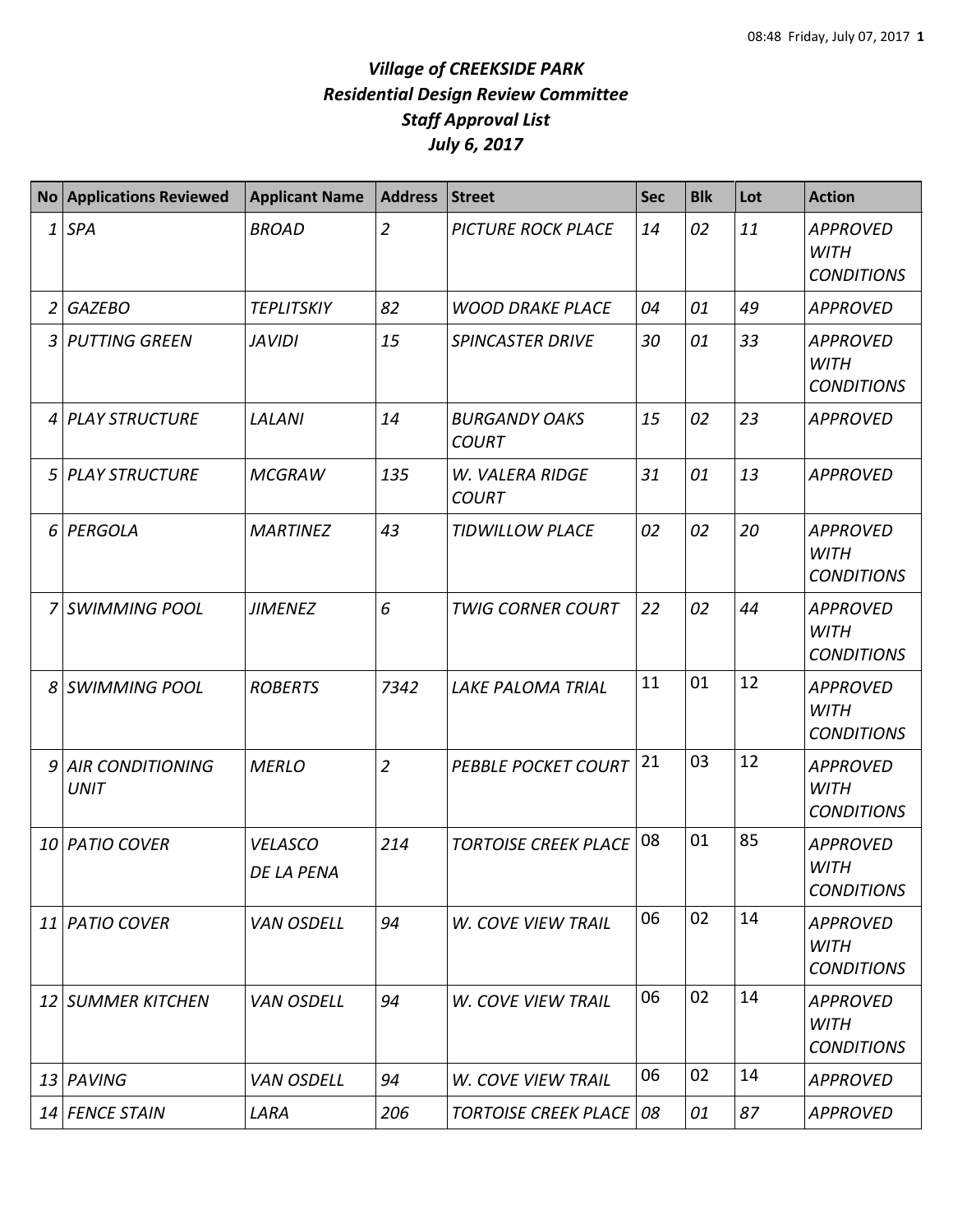| No Applications Reviewed | <b>Applicant Name</b> | <b>Address</b> | Street                                 | <b>Sec</b> | <b>Blk</b> | Lot | <b>Action</b>                                       |
|--------------------------|-----------------------|----------------|----------------------------------------|------------|------------|-----|-----------------------------------------------------|
| 15 SWIMMING POOL         | VALDEZ                | $\overline{z}$ | <b>PEBBLE POCKET COURT</b>             | 21         | 03         | 11  | <b>APPROVED</b><br><b>WITH</b><br><b>CONDITIONS</b> |
| 16 PATIO COVER           | VALDEZ                | $\overline{z}$ | <b>PEBBLE POCKET COURT</b>             | 21         | 03         | 11  | <b>APPROVED</b><br><b>WITH</b><br><b>CONDITIONS</b> |
| 17 POOL BATH             | VALDEZ                | $\overline{7}$ | <b>PEBBLE POCKET COURT</b>             | 21         | 03         | 11  | <b>APPROVED</b><br><b>WITH</b><br><b>CONDITIONS</b> |
| 18 SUMMER KITCHEN        | VALDEZ                | $\overline{7}$ | <b>PEBBLE POCKET COURT</b>             | 21         | 03         | 11  | <b>APPROVED</b><br><b>WITH</b><br><b>CONDITIONS</b> |
| 19 SWIMMING POOL         | <b>DALIO</b>          | 174            | S. THATCHER BEND<br><b>CIRCLE</b>      | 36         | 01         | 04  | <b>APPROVED</b><br><b>WITH</b><br><b>CONDITIONS</b> |
| 20 PATIO COVER           | <b>DALIO</b>          | 174            | S. THATCHER BEND<br><b>CIRCLE</b>      | 36         | 01         | 04  | <b>APPROVED</b><br><b>WITH</b><br><b>CONDITIONS</b> |
| $21$ FIRE PIT            | <b>DALIO</b>          | 174            | S. THATCHER BEND<br><b>CIRCLE</b>      | 36         | 01         | 04  | <b>APPROVED</b><br><b>WITH</b><br><b>CONDITIONS</b> |
| 22 BENCH                 | <b>DALIO</b>          | 174            | S. THATCHER BEND<br><b>CIRCLE</b>      | 36         | 01         | 04  | <b>APPROVED</b><br><b>WITH</b><br><b>CONDITIONS</b> |
| 23 SWIMMING POOL         | <b>DOIRON</b>         | 19             | <b>W. SAWYER RIDGE</b><br><b>DRIVE</b> | 35         | 01         | 15  | <b>APPROVED</b><br><b>WITH</b><br><b>CONDITIONS</b> |
| $24$ FIRE PIT            | <b>DOIRON</b>         | 19             | <b>W. SAWYER RIDGE</b><br><b>DRIVE</b> | 35         | 01         | 15  | <b>APPROVED</b><br>WITH<br><b>CONDITIONS</b>        |
| 25 BASKETBALL GOAL       | <b>BLOME</b>          | 191            | S. THATCHER BEND<br><b>CIRCLE</b>      | 36         | 02         | 13  | <b>APPROVED</b>                                     |
| 26 COLOR CHANGE          | <b>HANRAHAN</b>       | 19             | N. WHEATLEIGH DRIVE                    | 22         | 03         | 07  | <b>APPROVED</b>                                     |
| 27 PLAY STRUCTURE        | <b>GRAYBILL</b>       | 7442           | LAKE PALOMA TRAIL                      | 11         | 01         | 16  | <b>APPROVED</b>                                     |
| 28 FOUNTAIN              | <b>ARTEAGA</b>        | 6832           | LAKE PALOMA TRAIL                      | 10         | 01         | 05  | <b>APPROVED</b><br><b>WITH</b><br><b>CONDITIONS</b> |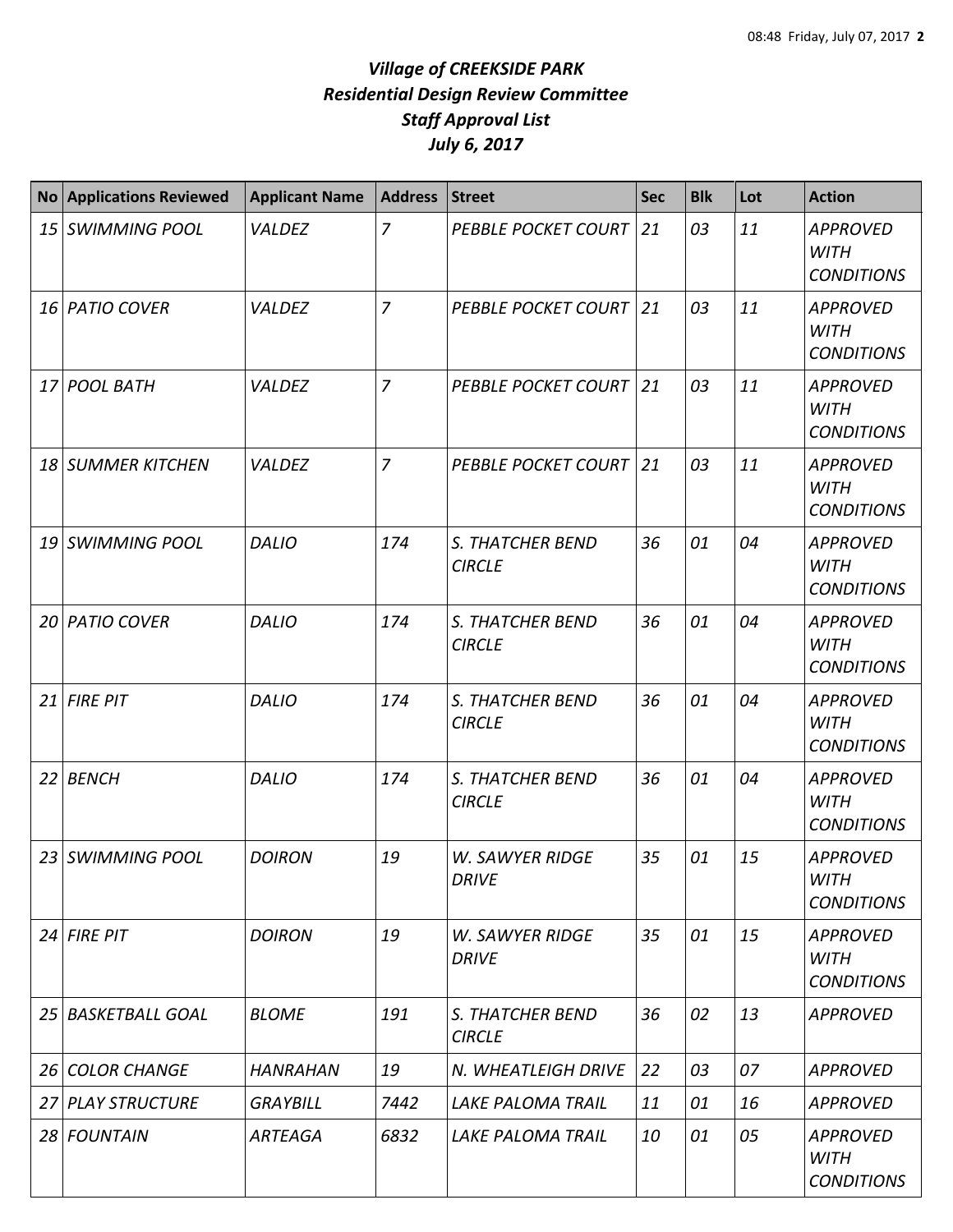| <b>No</b> | <b>Applications Reviewed</b> | <b>Applicant Name</b> | Address | <b>Street</b>              | <b>Sec</b> | <b>Blk</b> | Lot | <b>Action</b>                                       |
|-----------|------------------------------|-----------------------|---------|----------------------------|------------|------------|-----|-----------------------------------------------------|
|           | 29 PERGOLA                   | <b>MAUTNER</b>        | 103     | N. GREENPRINT CIRCLE       | 02         | 04         | 21  | <b>APPROVED</b><br><b>WITH</b><br><b>CONDITIONS</b> |
| 30        | PAVING                       | <b>MAUTNER</b>        | 103     | N. GREENPRINT CIRCLE       | 02         | 04         | 21  | <b>APPROVED</b>                                     |
| 31        | <b>SWIMMING POOL</b>         | ORTIZ                 | 42      | <b>LIBERTY BRANCH BLVD</b> | 32         | 08         | 05  | <b>APPROVED</b><br><b>WITH</b><br><b>CONDITIONS</b> |
|           | 32 PATIO COVER               | ORTIZ                 | 42      | <b>LIBERTY BRANCH BLVD</b> | 32         | 08         | 05  | <b>APPROVED</b><br><b>WITH</b><br><b>CONDITIONS</b> |
| 33        | <b>SUMMER KITCHEN</b>        | ORTIZ                 | 42      | <b>LIBERTY BRANCH BLVD</b> | 32         | 08         | 05  | <b>APPROVED</b><br><b>WITH</b><br><b>CONDITIONS</b> |
| 34        | PEGOLA                       | <b>BULOZ</b>          | 46      | <b>STAR IRIS PLACE</b>     | 14         | 01         | 37  | <b>APPROVED</b><br><b>WITH</b><br><b>CONDITIONS</b> |
| 35        | <b>FENCE STAIN</b>           | <b>BULOZ</b>          | 46      | <b>STAR IRIS PLACE</b>     | 14         | 01         | 37  | <b>APPROVED</b>                                     |
| 36        | <b>TRAMPOLINE</b>            | <b>BARRENCHEA</b>     | 42      | SHALLOWFORD PLACE          | 11         | 01         | 17  | <b>APPROVED</b>                                     |
| 37        | <b>POOL BATH</b>             | <b>HAYES</b>          | 51      | PALOMA BEND PLACE          | 25         | 01         | 09  | <b>APPROVED</b><br><b>WITH</b><br><b>CONDITIONS</b> |
| 38        | PERGOLA                      | <b>HAYES</b>          | 51      | PALOMA BEND PLACE          | 25         | 01         | 09  | <b>APPROVED</b><br><b>WITH</b><br><b>CONDITIONS</b> |
| 39        | <b>SUMMER KITCHEN</b>        | <b>HAYES</b>          | 51      | PALOMA BEND PLACE          | 25         | 01         | 09  | <b>APPROVED</b><br><b>WITH</b><br><b>CONDITIONS</b> |
| 40        | <b>PATIO COVER</b>           | <b>HAYES</b>          | 51      | PALOMA BEND PLACE          | 25         | 01         | 09  | <b>APPROVED</b><br><b>WITH</b><br><b>CONDITIONS</b> |
| 41        | <b>SWIMMING POOL</b>         | <b>STOKES</b>         | 87      | <b>WYATT OAKS DRIVE</b>    | 22         | 02         | 54  | <b>APPROVED</b><br><b>WITH</b><br><b>CONDITIONS</b> |
| 42        | <b>PATIO COVER</b>           | <b>CAZARES</b>        | 70      | <b>BIRCH CANOE DRIVE</b>   | 20         | 02         | 01  | <b>APPROVED</b><br><b>WITH</b><br><b>CONDITIONS</b> |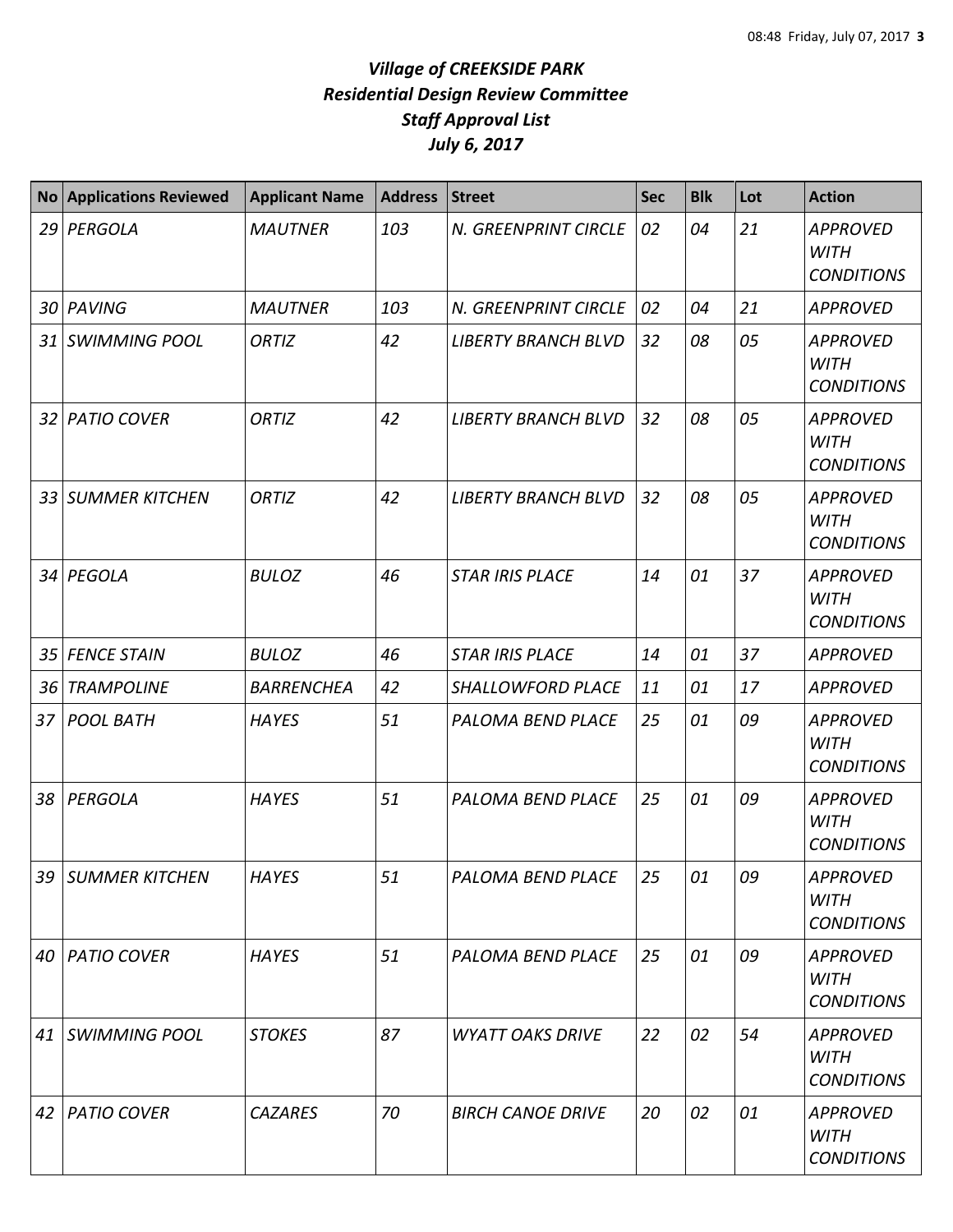| <b>No</b> | <b>Applications Reviewed</b> | <b>Applicant Name</b> | <b>Address</b> | <b>Street</b>                      | <b>Sec</b> | <b>Blk</b> | Lot | <b>Action</b>                                       |
|-----------|------------------------------|-----------------------|----------------|------------------------------------|------------|------------|-----|-----------------------------------------------------|
| 43        | <b>SUMMER KITCHEN</b>        | <b>CAZARES</b>        | 70             | <b>BIRCH CANOE DRIVE</b>           | 20         | 02         | 01  | <b>APPROVED</b><br><b>WITH</b><br><b>CONDITIONS</b> |
| 44        | PERGOLA                      | <b>LARIMORE</b>       | 15             | <b>VERDIN PLACE</b>                | 13         | 01         | 34  | <b>APPROVED</b><br><b>WITH</b><br><b>CONDITIONS</b> |
| 45        | PAVING                       | <b>CHADA</b>          | $\overline{3}$ | <b>LARCHFIELD COURT</b>            | 03         | 03         | 09  | <b>APPROVED</b>                                     |
| 46        | PAVING                       | <b>LAROSE</b>         | 14             | <b>JASPERS PLACE</b>               | 27         | 01         | 21  | <b>APPROVED</b>                                     |
| 47        | <b>FENCE</b>                 | <b>RAMOS</b>          | 46             | <b>WENOAH LOOP</b>                 | 04         | 03         | 36  | <b>APPROVED</b>                                     |
| 48        | <b>SWIMMING POOL</b>         | <b>WRIGHT</b>         | 58             | <b>SANDWELL PLACE</b>              | 09         | 01         | 24  | <b>APPROVED</b><br><b>WITH</b><br><b>CONDITIONS</b> |
| 49        | <b>SWIMMING POOL</b>         | <b>ARROYO</b>         | 19             | <b>GRACENOTE PLACE</b>             | 30         | 01         | 05  | <b>APPROVED</b><br><b>WITH</b><br><b>CONDITIONS</b> |
| 50        | PERGOLA                      | <b>ARROYO</b>         | 19             | <b>GRACENOTE PLACE</b>             | 30         | 01         | 05  | <b>APPROVED</b><br><b>WITH</b><br><b>CONDITIONS</b> |
| 51        | <b>SUMMER KITCHEN</b>        | <b>ARROYO</b>         | 19             | <b>GRACENOTE PLACE</b>             | 30         | 01         | 05  | <b>APPROVED</b><br><b>WITH</b><br><b>CONDITIONS</b> |
| 52        | <b>PLAY STRUCTURE</b>        | <b>ENRIQUEZ</b>       | 23             | <b>KITTATINNY PLACE</b>            | 03         | 04         | 17  | <b>APPROVED</b><br><b>WITH</b><br><b>CONDITIONS</b> |
|           | 53 FENCE                     | <b>ROSS MUNRO</b>     | 30             | S. MARSHSIDE PLACE                 | 21         | 01         | 01  | <b>APPROVED</b>                                     |
| 54        | PERGOLA                      | O'LEARY               | 54             | W. LASTING SPRING<br><b>CIRCLE</b> | 08         | 01         | 25  | <b>APPROVED</b>                                     |
| 55        | <b>SWIMMING POOL</b>         | <b>MILLER</b>         | 43             | <b>W.CANYON WREN CIR</b>           | 13         | 01         | 16  | <b>APPROVED</b><br><b>WITH</b><br><b>CONDITIONS</b> |
| 56        | PERGOLA                      | <b>MILLER</b>         | 43             | <b>W.CANYON WREN CIR</b>           | 13         | 01         | 16  | <b>APPROVED</b><br>WITH<br><b>CONDITIONS</b>        |
| 57        | <b>SWIMMING POOL</b>         | <b>RICHEY</b>         | 43             | <b>WOODGLADE WAY</b>               | 17         | 01         | 31  | <b>APPROVED</b><br><b>WITH</b><br><b>CONDITIONS</b> |